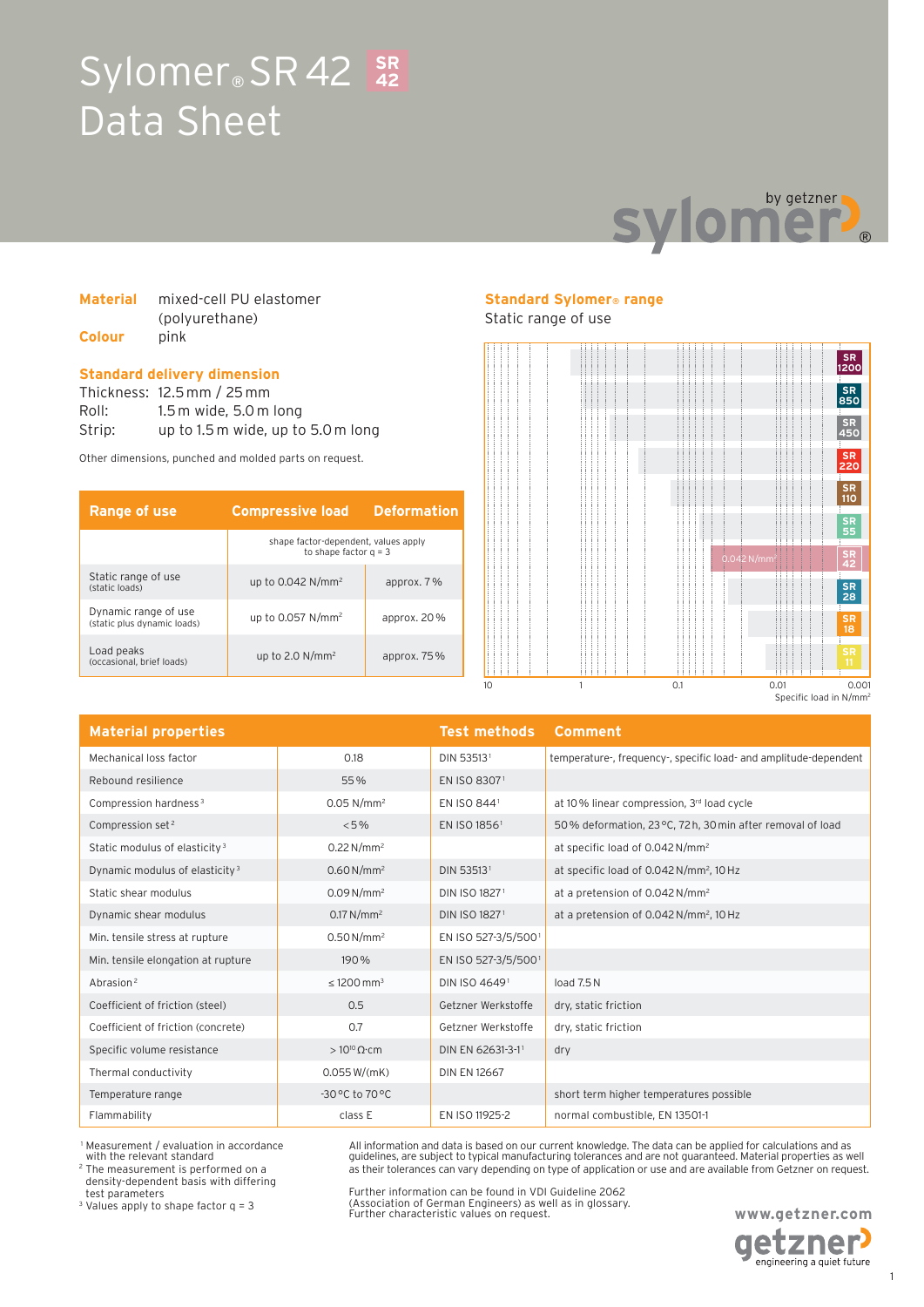# Sylomer® SR 42 **SR 42**

### **Load deflection curve**



Fig. 1: Quasi-static load deflection curve for different bearing thicknesses

Quasi-static load deflection curve measured with a loading rate of 0.0042 N/mm<sup>2</sup>/s.

Testing between flat and plane-parallel steel plates, recording of 3rd load, with filtered starting range in accordance with ISO 844, testing at room temperature.

Shape factor  $q = 3$ 

### **Modulus of elasticity**



Fig. 2: Load dependency of the static and dynamic modulus of elasticity



Quasi-static modulus of elasticity as tangential modulus from the load deflection curve. Dynamic modulus of elasticity from sinusoidal excitation with a velocity level of 100 dBv re.  $5 \cdot 10^{-8}$  m/s corresponding to a vibration amplitude of 0.22 mm at 10 Hz and 0.08 mm at 30 Hz.

Measurement in accordance with DIN 53513

Shape factor  $q = 3$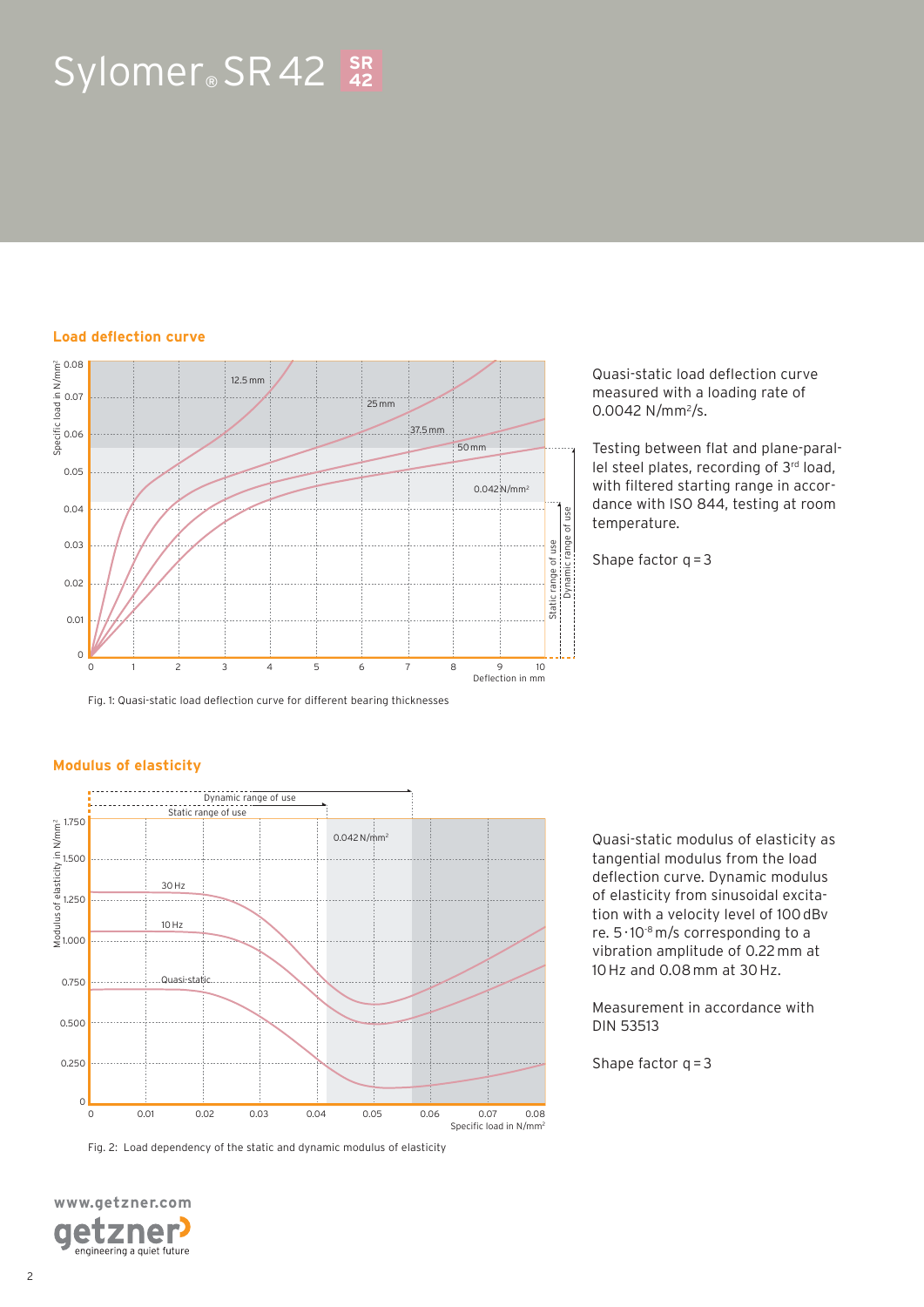### **Natural frequencies**



Natural frequencies of a vibratory system with a single degree of freedome, consisting of a mass and an elastic bearing made of Sylomer<sup>®</sup> SR 42 on a rigid surface.

Parameter: thickness of the Sylomer® bearing

Shape factor  $q = 3$ 

Fig. 3: Natural frequencies for different bearing thicknesses



### **Vibration isolation efficiency**

Fig. 4: Factor of transmission and isolation rate

Reduction of the transmitted mechanical vibrations by implementation of an elastic bearing consisting of Sylomer® SR 42 based on a stiff subgrade.

Parameter: factor of transmission in dB, isolation rate in %